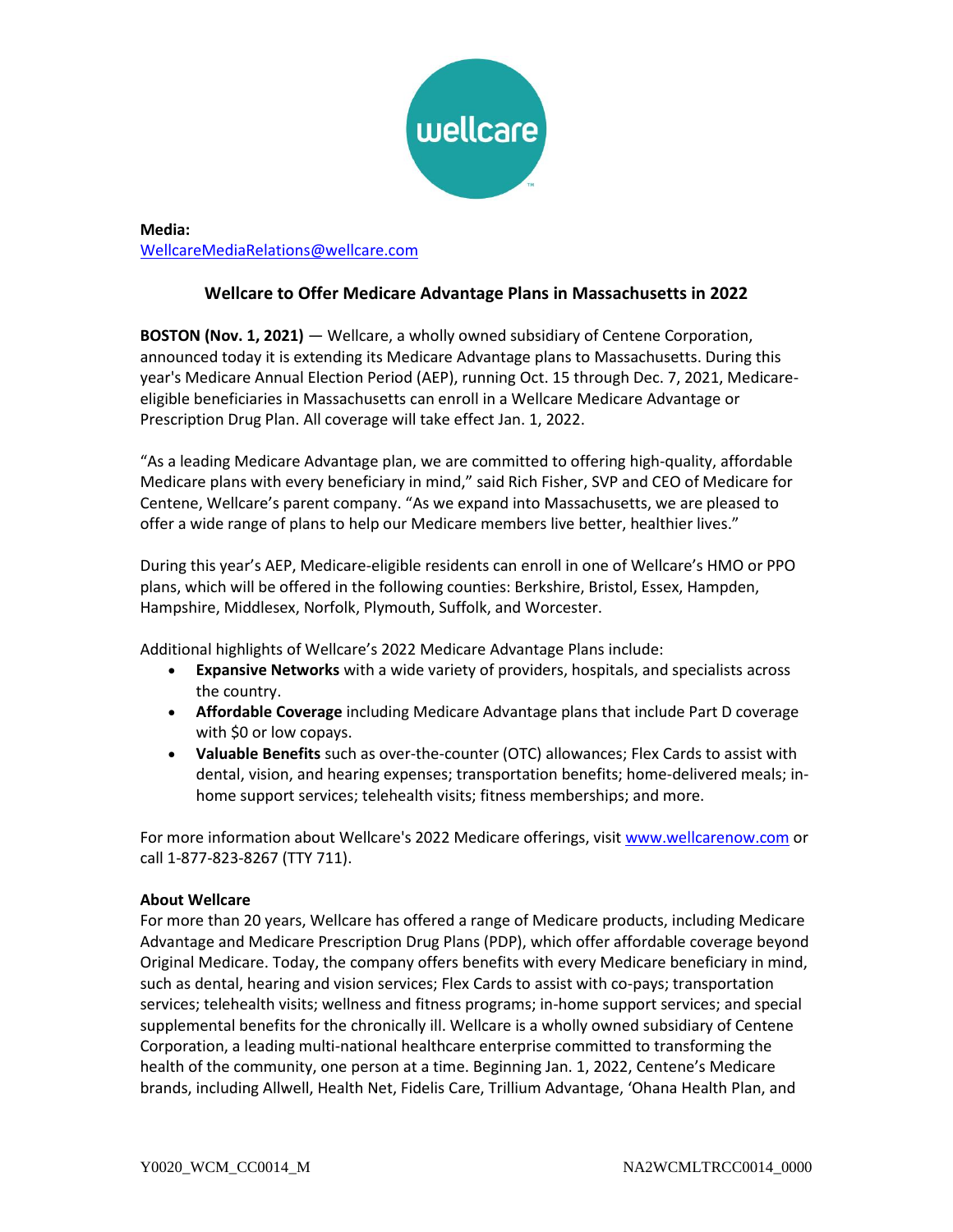

TexanPlus will transition to the Wellcare brand. For more information about Wellcare, visit [www.wellcare.com](http://www.wellcare.com/) and follow them on [Facebook.](https://www.facebook.com/WellcareMedicare)

#### **About Centene Corporation**

Centene Corporation, a Fortune 25 company, is a leading multi-national healthcare enterprise that is committed to helping people live healthier lives. The Company takes a local approach – with local brands and local teams – to provide fully integrated, high-quality, and cost-effective services to government-sponsored and commercial healthcare programs, focusing on underinsured and uninsured individuals. Centene offers affordable and high-quality products to nearly 1 in 15 individuals across the nation, including Medicaid and Medicare members (including Medicare Prescription Drug Plans) as well as individuals and families served by the Health Insurance Marketplace, the TRICARE program, and individuals in correctional facilities. The Company also serves several international markets, and contracts with other healthcare and commercial organizations to provide a variety of specialty services focused on treating the whole person. Centene focuses on long-term growth and the development of its people, systems and capabilities so that it can better serve its members, providers, local communities, and government partners.

Centene uses its investor relations website to publish important information about the Company, including information that may be deemed material to investors. Financial and other information about Centene is routinely posted and is accessible on Centene's investor relations website, [https://investors.centene.com/.](https://investors.centene.com/)

#### **Forward-Looking Statements**

*All statements, other than statements of current or historical fact, contained in this press release are forward-looking statements. Without limiting the foregoing, forward-looking statements often use words such as "believe," "anticipate," "plan," "expect," "estimate," "intend," "seek," "target," "goal," "may," "will," "would," "could," "should," "can," "continue" and other similar words or expressions (and the negative thereof). Centene (the Company, our, or we) intends such forward-looking statements to be covered by the safe-harbor provisions for forward-looking statements contained in the Private Securities Litigation Reform Act of 1995, and we are including this statement for purposes of complying with these safe-harbor provisions. In particular, these statements include, without limitation, statements about our future operating or financial performance, market opportunity, growth strategy, competition, expected activities in completed and future acquisitions, including statements about the impact of our proposed acquisition of Magellan Health (the Magellan Acquisition), our completed acquisition of WellCare Health Plans, Inc. (WellCare and such acquisition, the WellCare Acquisition), other recent and future acquisitions, investments, the adequacy of our available cash resources and our settlements with Ohio and Mississippi to resolve claims and/or allegations made by those states with regard to past practices at Envolve Pharmacy Solutions, Inc. (Envolve), as our pharmacy benefits manager (PBM) subsidiary, and other possible future claims and settlements related to the past practices at Envolve and our ability to settle claims with other states within the reserve estimate we have recorded and on other acceptable terms, or at all. These forward-*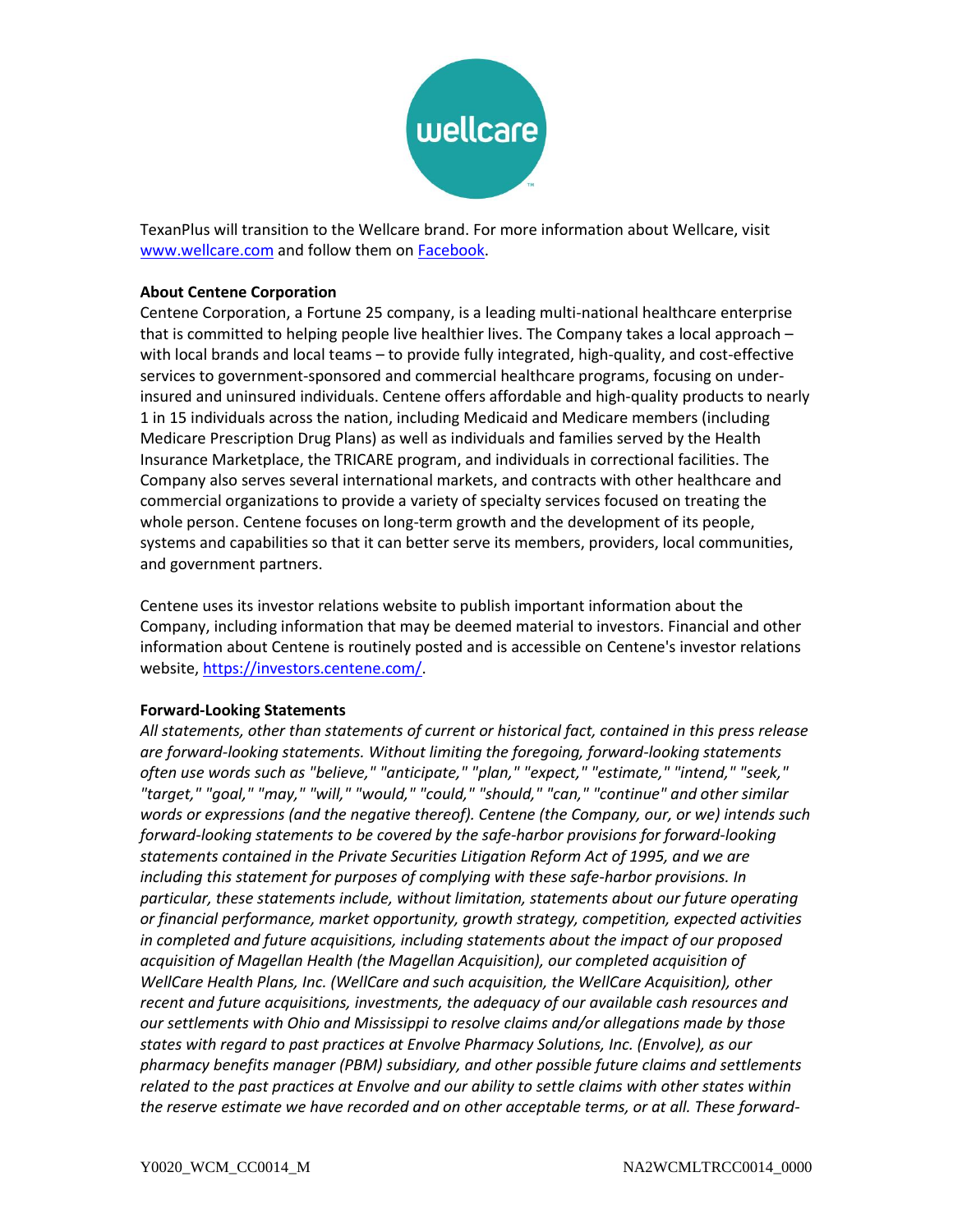

*looking statements reflect our current views with respect to future events and are based on numerous assumptions and assessments made by us in light of our experience and perception of historical trends, current conditions, business strategies, operating environments, future developments and other factors we believe appropriate. By their nature, forward-looking statements involve known and unknown risks and uncertainties and are subject to change because they relate to events and depend on circumstances that will occur in the future, including economic, regulatory, competitive and other factors that may cause our or our industry's actual results, levels of activity, performance or achievements to be materially different from any future results, levels of activity, performance or achievements expressed or implied by these forward-looking statements. These statements are not guarantees of future performance and are subject to risks, uncertainties and assumptions. All forward-looking statements included in this press release are based on information available to us on the date hereof. Except as may be otherwise required by law, we undertake no obligation to update or revise the forward-looking statements included in this press release, whether as a result of new information, future events or otherwise, after the date hereof. You should not place undue reliance on any forward-looking statements, as actual results may differ materially from projections, estimates, or other forward-looking statements due to a variety of important factors, variables and events including, but not limited to: the impact of COVID-19 on global markets, economic conditions, the healthcare industry and our results of operations and the response by governments and other third parties; the risk that regulatory or other approvals required for the Magellan Acquisition may be delayed or not obtained or are subject to unanticipated conditions that could require the exertion of management's time and our resources or otherwise have an adverse effect on us; the possibility that certain conditions to the consummation of the Magellan Acquisition will not be satisfied or completed on a timely basis and accordingly, the Magellan Acquisition may not be consummated on a timely basis or at all; uncertainty as to the expected financial performance of the combined company following completion of the Magellan Acquisition; the possibility that the expected synergies and value creation from the Magellan Acquisition or the WellCare Acquisition (or other acquired businesses) will not be realized, or will not be realized within the respective expected time periods; the risk that unexpected costs will be incurred in connection with the completion and/or integration of the Magellan Acquisition or that the integration of Magellan Health will be more difficult or time consuming than expected; the risk that potential litigation in connection with the Magellan Acquisition may affect the timing or occurrence of the Magellan Acquisition or result in significant costs of defense, indemnification and liability; a downgrade of the credit rating of our indebtedness; the inability to retain key personnel; disruption from the announcement, pendency, completion and/or integration of the Magellan Acquisition or from the integration of the WellCare Acquisition, or similar risks from other acquisitions we may announce or complete from time to time, including potential adverse reactions or changes to business relationships with customers, employees, suppliers or regulators, making it more difficult to maintain business and operational relationships; our ability to accurately predict and effectively manage health benefits and other operating expenses and reserves, including fluctuations in medical utilization rates due to the impact of COVID-19; competition; membership and revenue declines or unexpected trends; changes in healthcare practices, new technologies and advances in medicine;*